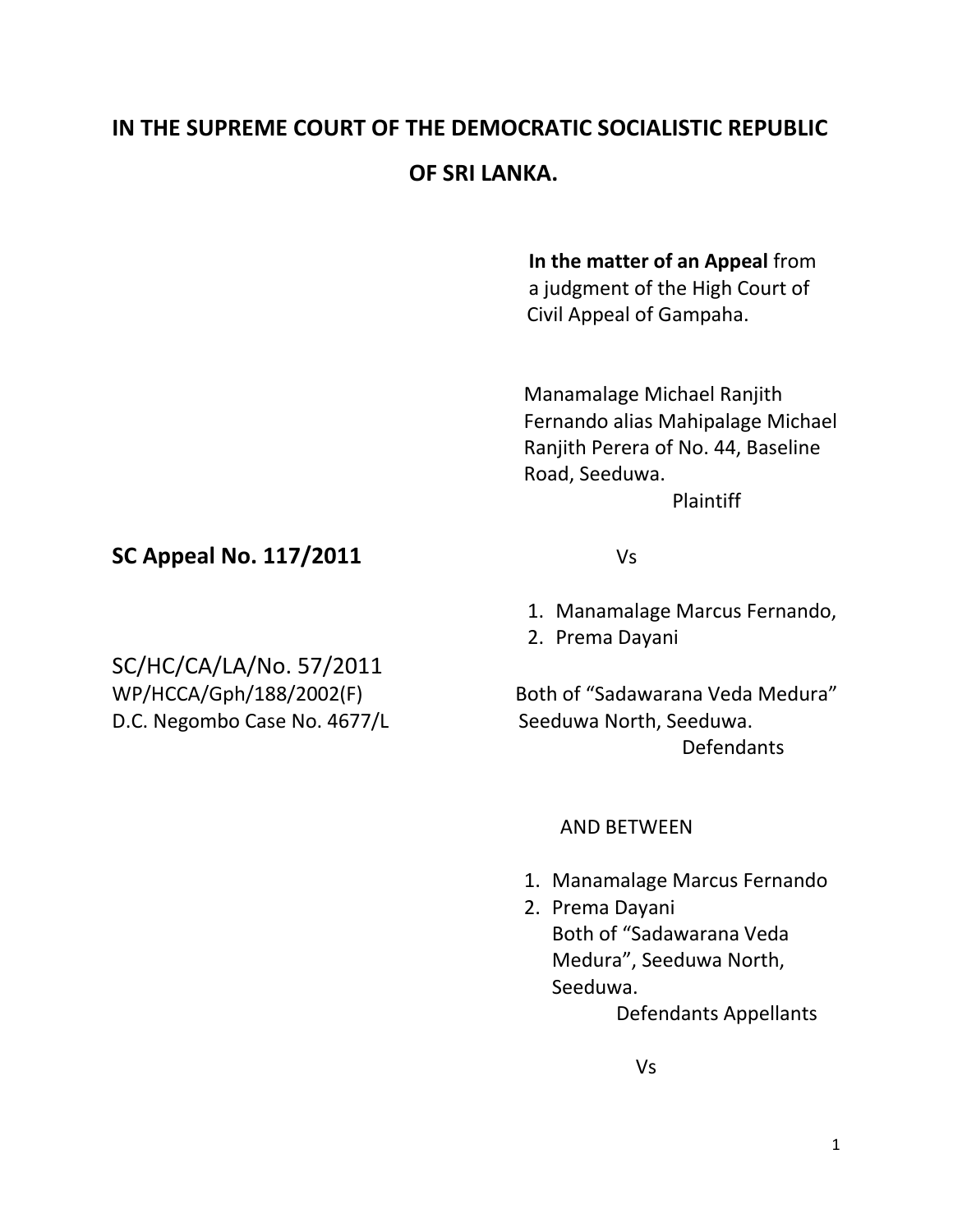Manamalage Michael Ranjith Fernando alias Mahipalage Michael Ranjith Perera, of No.44,Baseline Road, Seeduwa. Plaintiff Respondent

AND NOW BETWEEN

Manamalage Michael Ranjith Fernando alias Mahipalage Michael Ranjith Perera, of No.44,Baseline Road, Seeduwa.

Plaintiff Respondent Appellant

Vs

1.Manamalage Marcus Fernando 2.Prema Dayani Both of "Sadawarana Veda Medura", Seeduwa North, Seeduwa.

Defendants Appellants Respondents

# **BEFORE : S.EVA WANASUNDERA PCJ. PRIYANTHA JAYAWARDENA PCJ. & H.N.J. PERERA J.**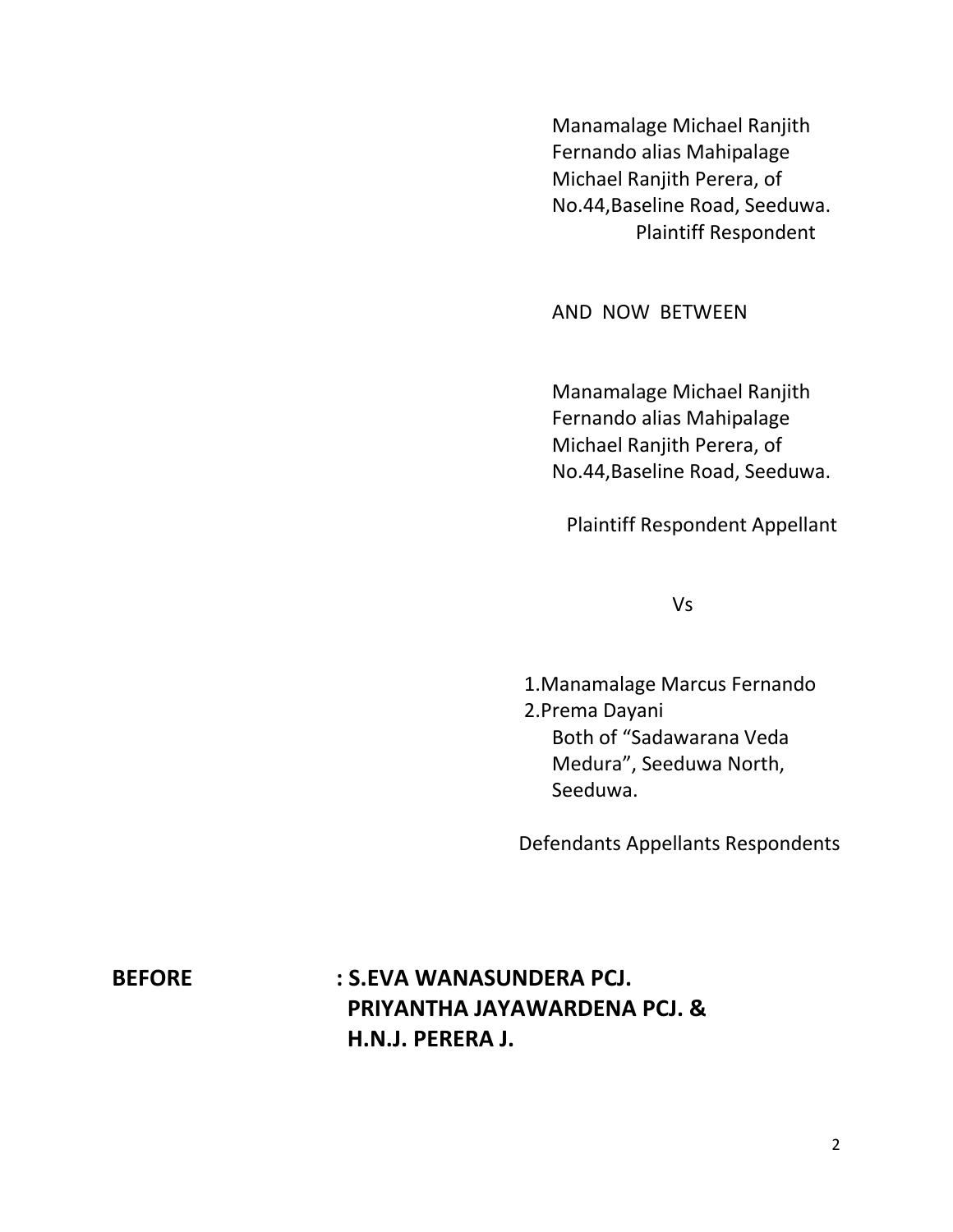| <b>COUNSEL</b> | : Sanjeeva Jayawardena PC with Ms. Ashoka             |
|----------------|-------------------------------------------------------|
|                | Niwunhella for the Plaintiff Respondent<br>Appellant. |
|                | Dr. S.F.A. Cooray for the Defendants Appellants       |
|                | Respondents.                                          |
|                |                                                       |

- ARGUED ON : 06.02.2017.
- DECIDED ON : 15.03.2017.

## **S. EVA WANASUNDERA PCJ.**

Manamalage John George Fernando and his wife Maria Theresa lived at "Sadasarana Veda Medura", Seeduwa North, Seeduwa. They had two sons named Marcus and Michael Ranjith . They lived in this tiled house which was situated in a coconut estate. The father, George was the sole owner of the land which was of an extent of 4 Acres 2 Roods and 10 Perches. He donated an **undivided portion of the land on which the tiled house was situated on 'an extent of land, leaving out an extent of 1 Acre and 1 Rood on the west of the land,** by Deed No. 14304 to Michael Ranjith the second son, keeping life interest for both himself and his wife on the **1 st of June,1980.** Later on, George, the father **again** donated **the extent of land on the west of an extent of 1 Acre and 1 Rood also** to Michael Ranjith by Deed No. 4893 dated 18<sup>th</sup> July, 1982 without reserving any life interest. Many years later, on 25<sup>th</sup> August, 1991 by Deed No. 792, George **withdrew the life interest rights** he reserved when he executed Deed 14304 in 1980. Therefore from 25.08.1991 onwards Michael Ranjith became the sole owner of the full extent of the land which is 4 Acres 2 Roods and 10 Perches and the tiled house thereon.

In the year 1979, George's other son Marcus and had come into a room in the tiled house with his wife Prema, **with the consent of his father**. After some time, problems had arisen between the father and Marcus. Then, the father George had given time till end of March,1980 for them to vacate that part of the house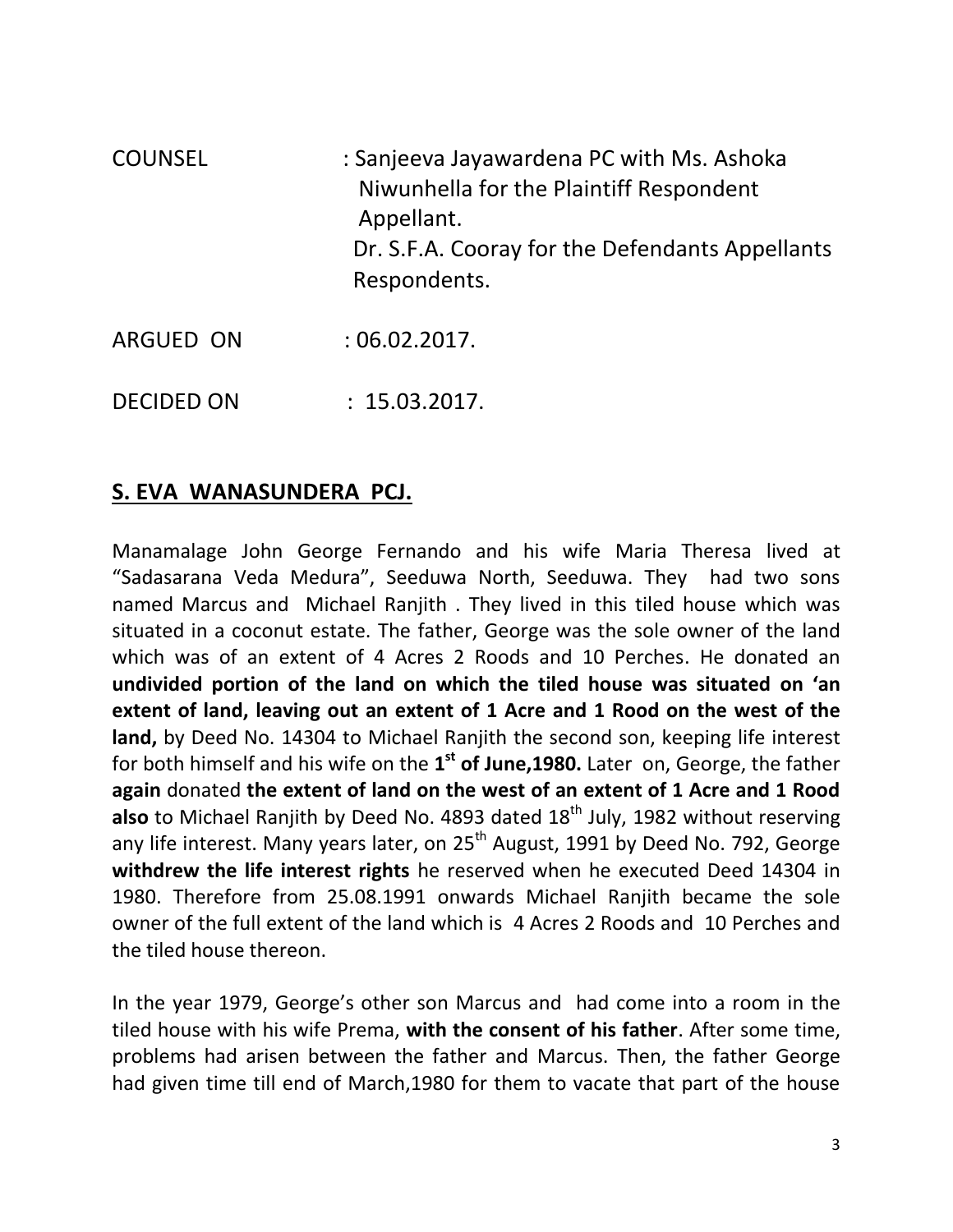and because they did not leave, he had filed action to get them evicted from that part of the house or the room which they were occupying and for damages. That case was an ejectment case, namely bearing number **888/RE** in the District Court of Negombo filed on **16th of June, 1980**. By that time **George had only the life interest of the land** on which the tiled house was situated because by then, he had donated **the portion of land with the house to his second son Michael Ranjith**. Marcus and Prema filed answer on 27.02.1981 and took up the defense that Marcus being a child of George has a right to live in the said house; that he had come there with his wife and child in 1977,**with the leave and license of the father** George and that they have no other place to go. The Plaintiff George had failed to be present in Court on the first date of trial, i.e. on 01.06.1981 and the District Court **had dismissed the 888/RE case with costs.**

Thereafter George, the father had passed away. Marcus and his wife had continued to be in occupation of the whole house even after the death of the father. Michael Ranjith ,the brother of Marcus was the sole owner of the whole property including the tiled house. Even though Michael Ranjith had requested Marcus and Prema to vacate the house, they did not do so. Then, Michael Ranjith filed action against them under case number 4677/L in the District Court of Negombo on 15th March, 1993 praying for **a declaration of title** to the said land and property on which the said house was and **for eviction** of the Defendants, Marcus and Prema.

The District Judge held with the Plaintiff, Michael Ranjith. The Defendants appealed to the Civil Appellate High Court. The Civil Appellate judges over turned the District Court Judgment and held with the Defendants, Marcus and Prema. Therefore the Plaintiff has appealed to the Supreme Court.

This Court had granted leave to appeal on the  $5<sup>th</sup>$  of September, 2011 on the following questions of law enumerated in paragraph 38 of the Petition of the Plaintiff Respondent Appellant (hereinafter referred to as the Plaintiff) dated 21.02.2011.

1. Did the Honourable High Court Judges fall into substantial error by failing to distinguish between the cause of action of the Petitioner in case No. 4677/L as opposed to the cause of action of the Petitioner's father in case bearing No. 888/RE?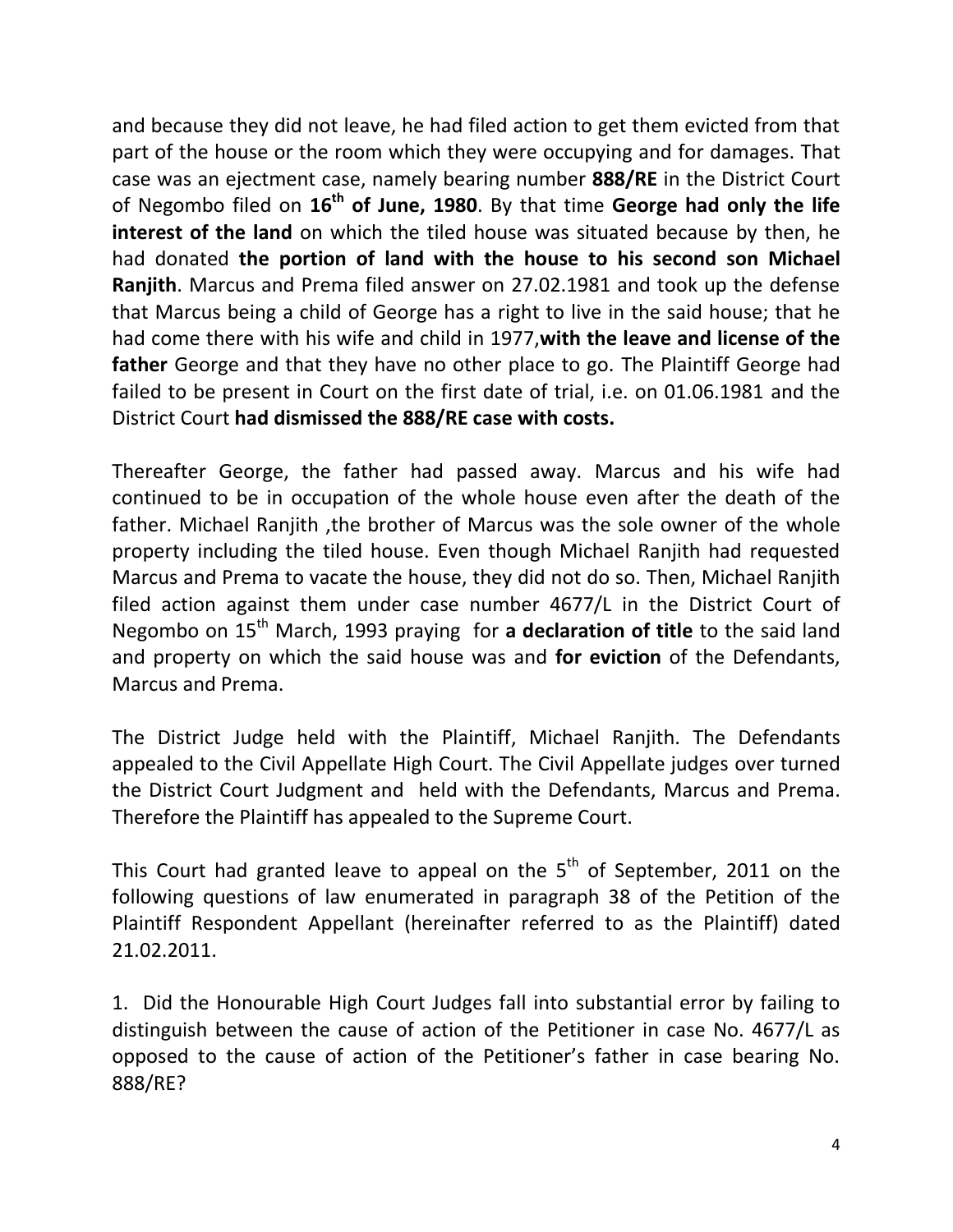2. Did the Honourable High Court Judges fall into substantial error by failing to appreciate that the Petitioner's father was not the owner of the property and was only a life interest holder at the time he filed his action and that he did not seek a declaration but merely possession?

3. Did the Honourable High Court Judges fall into substantial error by failing to appreciate that the Petitioner on the other hand, was in fact, the absolute owner of the property at the time he filed action and that he accordingly sought declaration and vindication of title?

4. In the circumstances of the case, did the Honourable High Court Judges misinterpret and misapply the principles of res judicata to the facts of the instant case and err by dismissing the Petitioner's action?

5. Did the Honourable High Court Judges misdirect themselves by misinterpreting and also mis-applying the provisions of Sec. 41 of the Civil Procedure Code and also the related facts?

6. Did the Honourable High Court Judges fail to evaluate or even identify the detailed evidence in the case?

The learned High Court Judges had allowed the Appeal filed by the Defedants Appellants Respondents (hereinafter referred to as the Defendants) in the present matter before this Court , by judgment dated 11.01.2011. It is a short judgment contained in less than three type written pages. The Judges had mainly considered whether the District Court judgement in 888/RE stands as res judicata against the case filed by the Plaintiff in 4677/L and held in the affirmative against the Plaintiff and allowed the Appeal in favour of the Defendants.

In the fourth paragraph of the said Judgment of the learned High Court Judges, the learned judge who had written the judgment states thus:

**"**In Perera Vs Fernando 17 NLR 300 held that if the plaint was dismissed when the plaintiff not being ready to proceed such order had all the requirements necessary for the purpose of res judicata. The Plaintiff in the D.C.Negombo case No.888/RE being the father of the present plaintiff as well as the  $1<sup>st</sup>$  Defendant and cause of action was the same, in my view, the said case operate as res judicata**"**.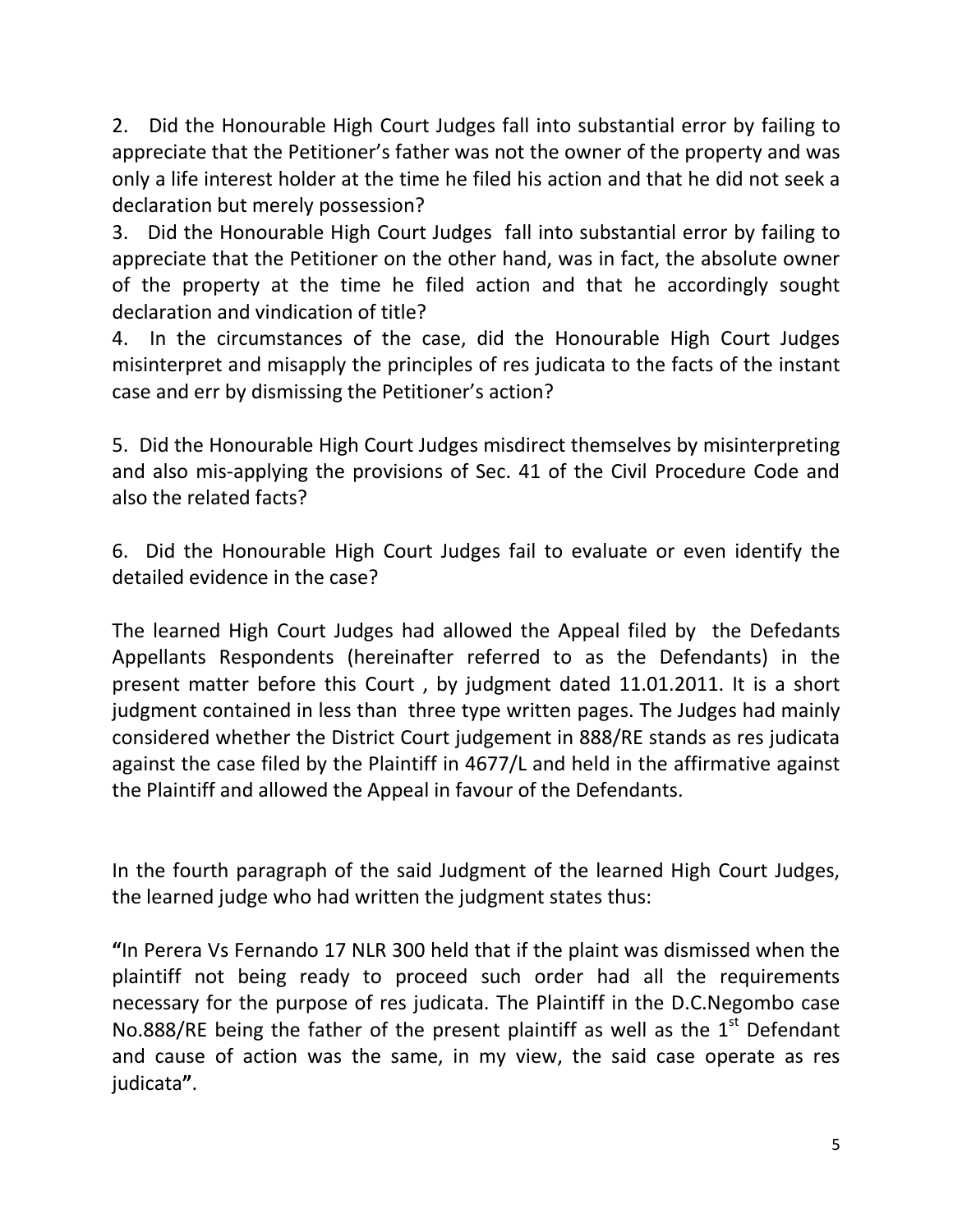The High Court Judges seem to have concluded that res judicata applies to the Plaintiff in the case in hand, while admitting that the plaintiff in 888/RE is the father of the Plaintiff in this case, which means that the **Plaintiffs in the two cases are totally different persons.**

In Roman Dutch Law, K.D.P. Wickremasinghe in his book Civil Procedure in Ceylon states that, for the doctrine of res judicata to operate, there must be three requisites, namely, **same person, same thing and same cause of action.** It is contained in Sec. 207 of the Civil Procedure Code.

Firstly, in the present case the Plaintiff in 888/RE is **different** from the Plaintiff in 4677/L. The father and the son are two different persons. Res judicata cannot be applied.

Secondly, the cause of action in the two cases are also different. The cause of action in 888/RE had arisen for the Plaintiff father George, as **the holder of the life interest** of the property on which the house was situated, to sue the defendants who were one of his sons and the son's wife, **for eviction from the part of the house in which the Defendants were living along with the Plaintiff father**, under the leave and licence of the Plaintiff father. The Plaintiff father wanted to get peaceful possession from the defendants. The cause of action in 4677/L had arisen for the **Plaintiff Michael Ranjith, who was the other son of the Plaintiff in 888/RE,** who had become the sole owner of the house and the land on which the house was situated to sue the defendants who were his brother and his wife, for a **declaration of title to the said property and for eviction of the defendants from the house on the said property.** It was a re vindicatio action. The father was the Plaintiff in 888/RE. The son who owned the property at that time, namely Michael Ranjith was **not a party to that action**. Therefore the Plaintiff in 4677/L was not a party to 888/RE. As such the **cause of action in the two cases were not the same.** Res judicata cannot be applied.

Thirdly, it is not the same thing that the two cases refer to. Case No. 888/RE refers to the rights of the life interest holder of the property. It concerned the eviction of the defendants from a part of the house in which the Plaintiff George lived in. Case No.4677/L refers to **a big land of an extent of 4 Acres 2 Roods and 10 Perches on which the said whole house also stands.** The Plaintiff in case No.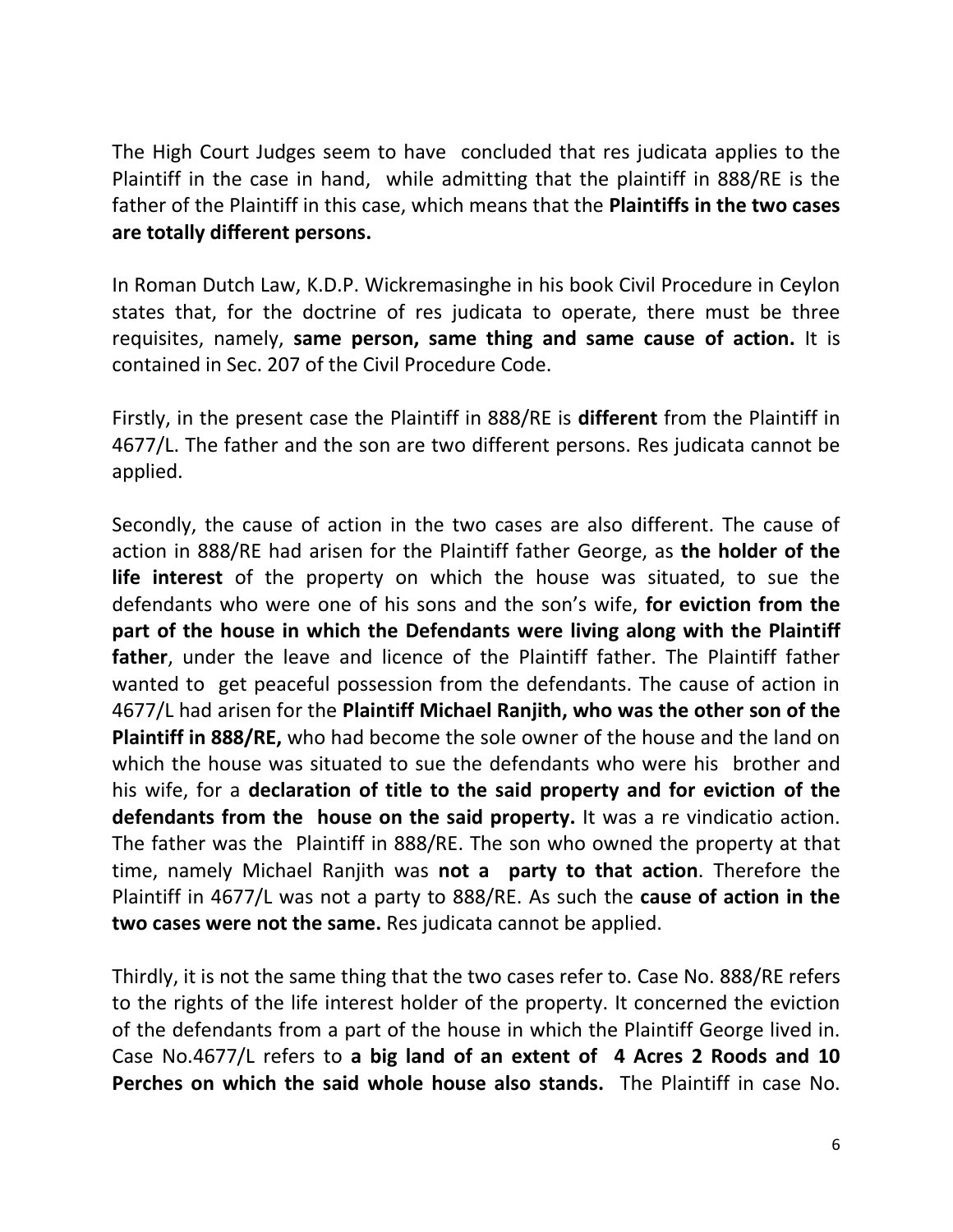4677/L was entitled to seek in the fullness of amplitude , the vindication of the entirety of the corpus, as against the whole world. In the course of that vindication he has a right to get the Defendants ejected from the entirety of the corpus which he was vindicating. The Plaintiff's action in case No. 4677/L was an action in rem as against the action which was filed by his father in case No. 888/RE which was an action in personam since it was based on the occupation of part of the house with his leave and licence granted to the Defendants only to stay in that part of the house under the father who **had only the rights to life interest**. Therefore also, res judicata cannot be applied.

*In Herath Vs Attorney General 60 NLR 193* it was held that Sec. 207 of the Civil Procedure Code will apply only to decrees pronounced after there had been adjudication **on the merits of a suit** and not to a decree entered under Sec. 84 of the Civil Procedure Code in consequence of the **non appearance of the Plaintiff**. Therefore, the decree in the Case No.888/RE which was entered in consequence of the **non appearance of the Plaintiff** should not have been applied as res judicata by the High Court in the Case. No. 4677/L. The learned High Court Judges have erred in having done so, on that account alone, leave aside the analysis I have discussed and concluded earlier regarding the three points of law pertinent to res judicata.

The High Court Judges have not analyzed the facts elicited from the documents and evidence properly. Deed 14304 specifically states that the land gifted to the Plaintiff subject to the life interest of the father and the mother **had the tiled house on it. It is specifically mentioned in the Schedule to that Deed.** It means that on 1.6.1980 i.e. on the date of execution of Deed 14304, the Plaintiff Michael Ranjith became the owner of the portion of the bigger land on which the house was. Then, when the father George filed action against the Defendants in Case No. 888/RE Michael Ranjith was **the owner of the house and that portion of land** and George, the father was only the life interest holder. By Deed 4893, **the rest of the full land** of 4 Acres 2 Roods and 10 Perches was gifted to Michael Ranjith without keeping life interest only on 18.07.1982.

The High Court Judges state that ,"therefore on the date of the dismissal of case 888/RE, i.e. on 01.06.1981, the rights of the father of the Plaintiff had not been entirely alienated to the Plaintiff". This position is factually incorrect according to the facts before court placed by way of documents. The judges had failed to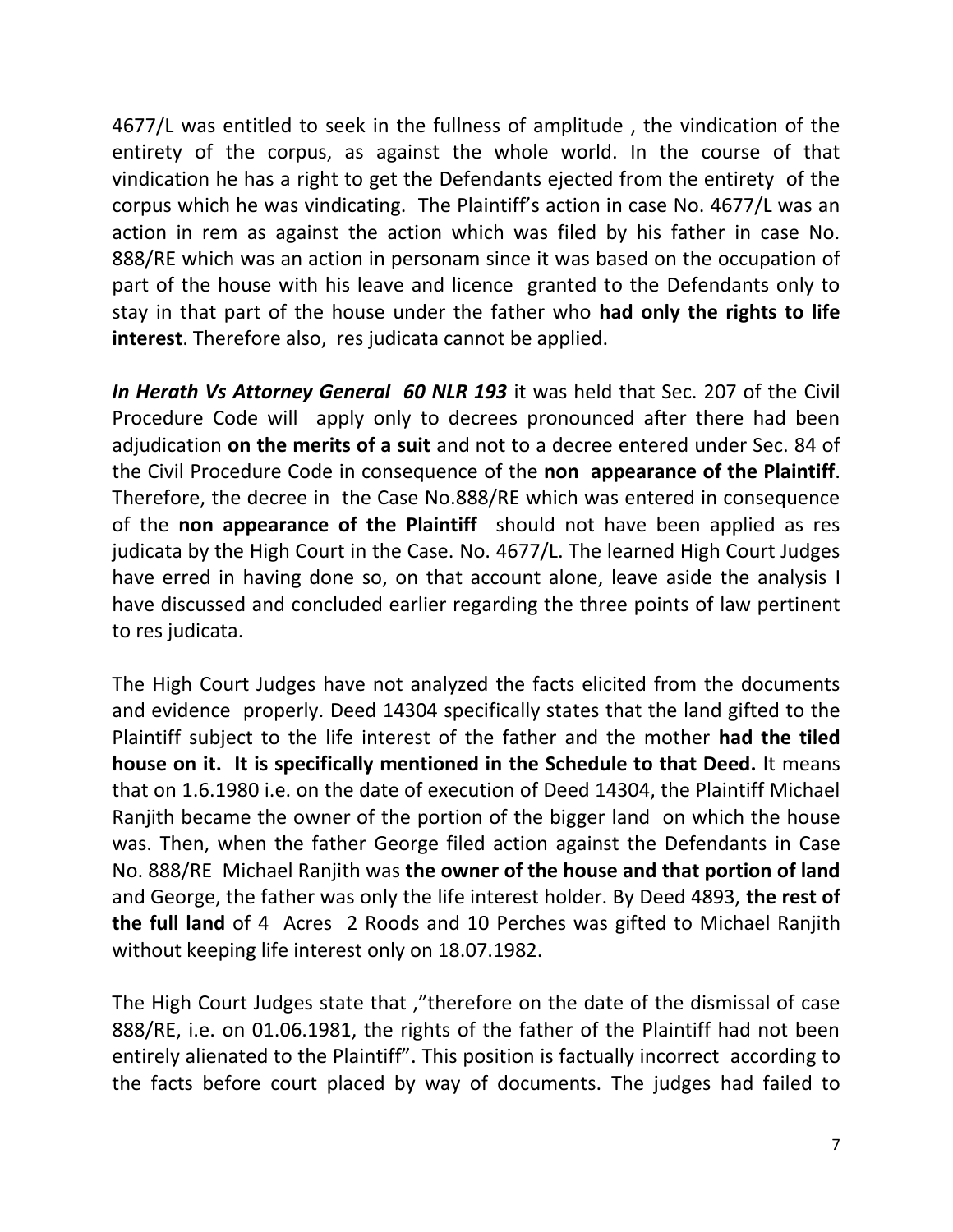recognize that by 01.06.1981, **the Plaintiff had been the legal owner of the portion of the land with the house for exactly one year** because Deed 14304 was executed on 01.06.1980. The house was situated on the portion of land which was firstly donated by the father to the Plaintiff. The other deed executed in 1982 was for **the rest of the land** in which he did not keep the life interest. This portion of the land taken together with the land in the first deed makes the extent as 4 Acres 2 Roods and 10 Perches. The High Court had erred in that finding as well.

The High Court Judges have held that the Plaintiff had failed to comply with Section 41 of the Civil Procedure Code by not having annexed a plan, sketch or a plan of the portion that the defendants are in possession, of which the District Judge had failed to pay attention to. I see no rationale for this conclusion of the High Court Judges because the Plaintiff had filed a re vindicatio action praying for a declaration of title to the land in the schedule to the plaint **which is clearly defined** and mentioning that the house in which the defendants are occupying is within the said land and prayed for eviction of the said defendants as well.The High Court had erred in that finding as well.

The High Court has failed to analyze the oral evidence of the witnesses who had given evidence at the trial and also failed to see the contents of the pleadings before court in case No. 888/RE.

The Defendants in their answer in the present case had pleaded res judicata and then claimed that they have prescribed to the corpus. They **had not prayed for any declaration that they are the owners of the whole land or part of the land on prescription.** They had prayed for only a dismissal of the Plaintiff's action and costs of the action. The Defendant's counsel in his submissions pointed out that the father, George had died only in September,1997; the Plaintiff had filed action in 1993 while the father was living and that the Plaintiff had claimed damages of Rs.1000/- per month only from  $1<sup>st</sup>$  October, 1992. He submitted that the basis claimed by the Plaintiff asking for damages from 1992 has not been explained in evidence. He further submitted that while the father was living in the same house as the Defendants were also living, the Plaintiff had filed action to evict the Defendants.

In my view, it does not make any difference to the substantive action filed by the Plaintiff which is a re vindicatio action. The Plaintiff was qualified to file such an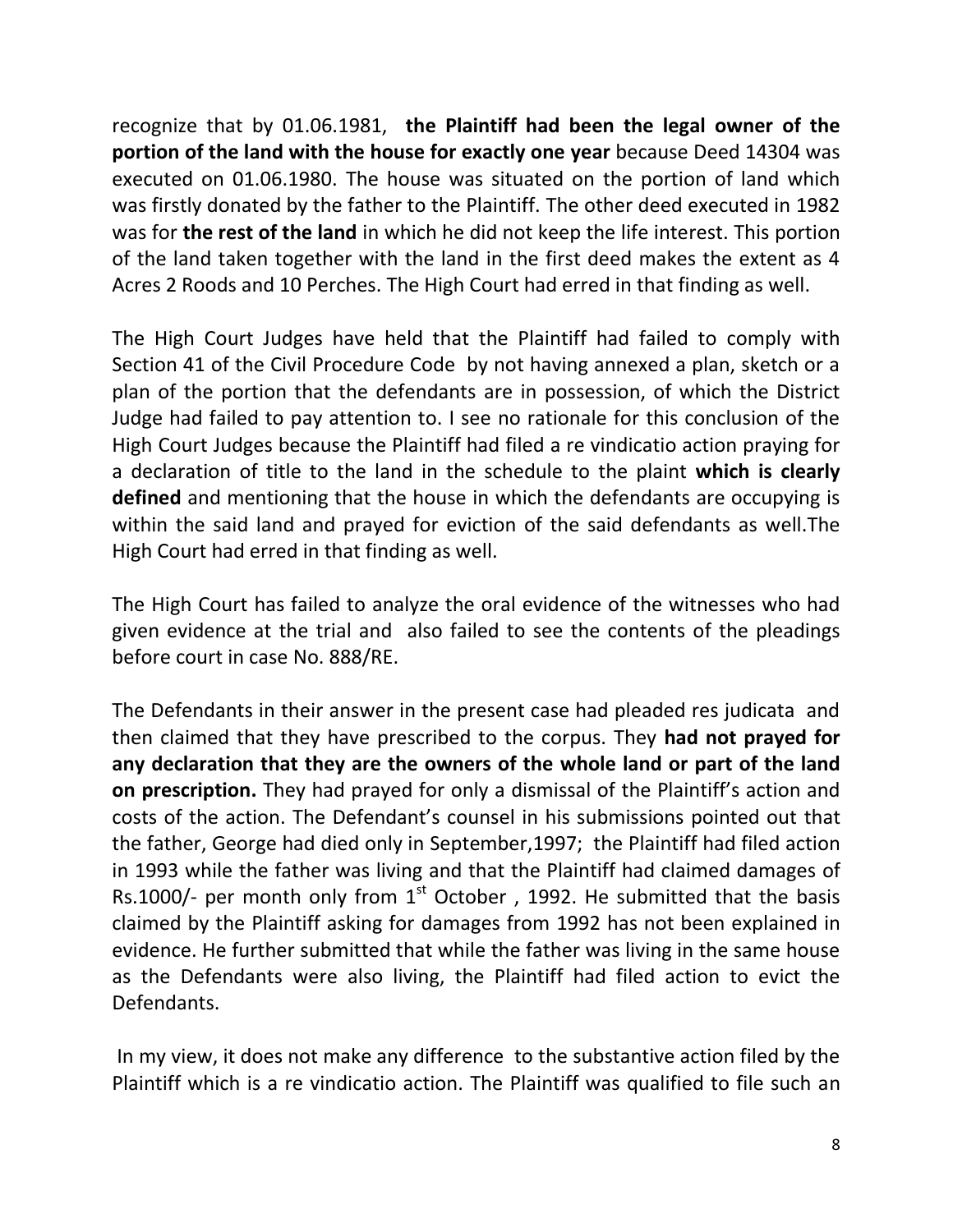action as the owner of the larger land of more than 4 Acres with the house on it which was occupied by the Defendants at the time of filing the action and it is to be noted that any Plaintiff can claim damages from whatever the date he decides to claim damages from. It is his discretion. Perhaps that might have been the date that Marcus and wife agreed to leave the house but did not leave the house as agreed at any prior discussion they had. I have considered these submissions as well as the case law that the Counsel for the Defendants have submitted along with the written submissions such as *Sockalingam Chetty Vs Kalimuttu Chetty 1944 NLR 330 and Dharmadasa Vs Piyadasa Perera 1964 NLR 249.*

I have read the evidence given by the witnesses before the trial judge. The Plaintiff gave evidence and after marking the Deeds by which he got paper title as mentioned above, he went on to say that in 1992, he tried to take over possession of the house of which he was the owner. The Defendants had obstructed and prevented him. Since the Plaintiff and the  $1<sup>st</sup>$  Defendant are brothers, the Plaintiff had tried to negotiate a settlement with the Defendants but had failed and as a result, he had filed this action. He stated further that at all times material, **he used the produce and crop of the land** meaning mostly that he got the money from the coconuts plucked from the trees on the whole land. This fact was confirmed by other witnesses namely M.G.Girigoris Calistus Fernando who carried out the task of gathering the coconut harvest and B.Lloyd Emmanuel Fernando who was one of the purchasers of the said harvest from the Plaintiff's father and then from the Plaintiff after he became the owner.

In evidence Girigoris said that he lives on the land adjacent to the land in question and being the uncle of both the Plaintiff and the  $1<sup>st</sup>$  Defendant, he was aware of what went on between parties. He mentioned that when the Defendants tried to forcibly take the crop, he and the Plaintiff had to go to the police station and lodge entries. For the defense, only the  $1<sup>st</sup>$  Defendant had given evidence and he had admitted that he came into occupation of part of the house with the leave and license of his father George in 1979. **His answer in 888/RE clearly stated so**. I am of the view that the trial judge in the District Court had considered the balance of probabilities on evidence before him and had decided in favour of the Plaintiff, having ruled out res judicata.

I answer all the questions of law enumerated above in favour of the Plaintiff Respondent Appellant and against the Defendants Appellants Respondents. I set